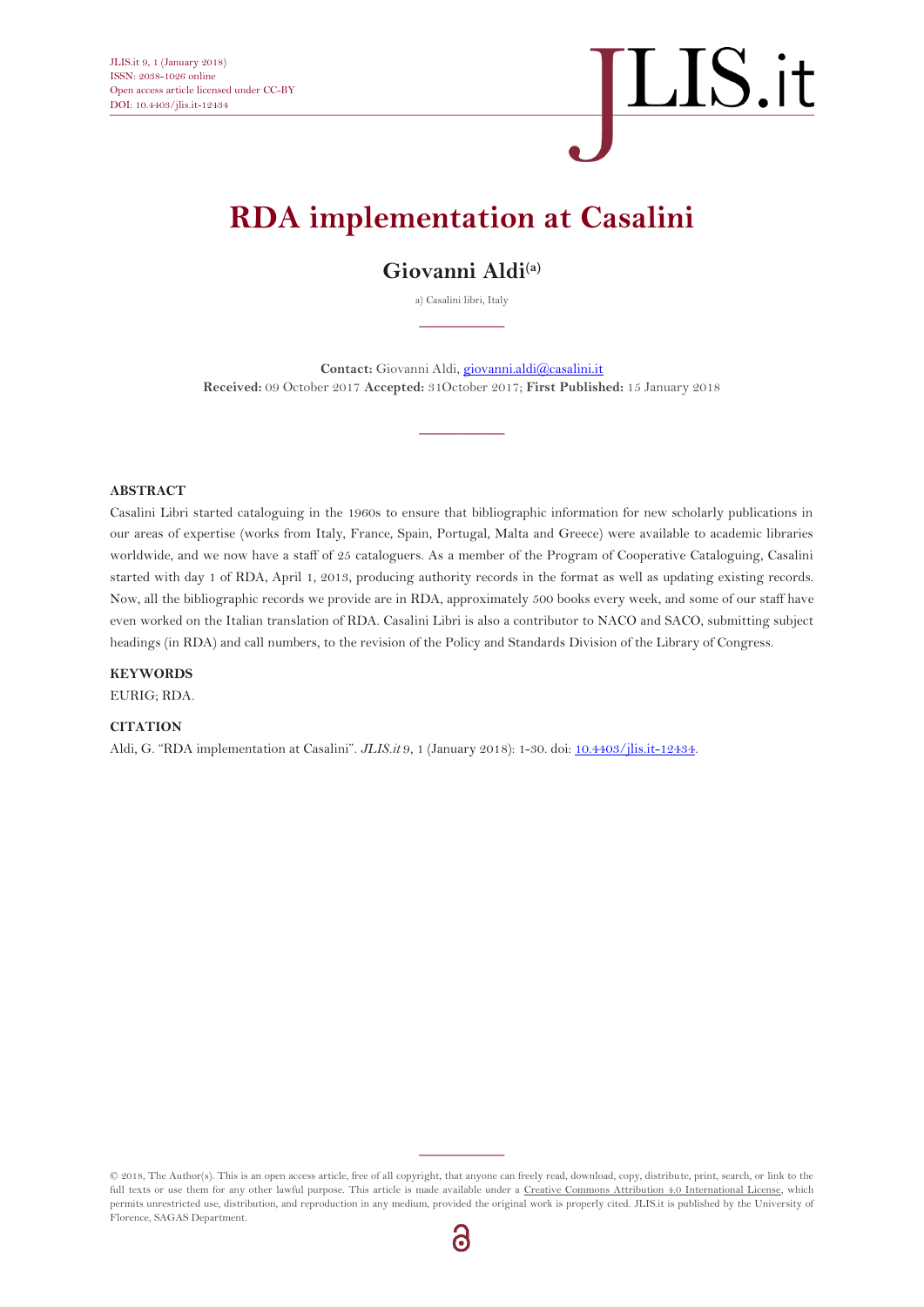

As many of you may know, we have a large cataloguing staff - comprising of a total of 25 people working with books from Italy, Spain, France, Portugal, Malta and Greece.

Our staff has been accustomed to dealing with change, both with software implementation and new cataloguing rules: adapting to different needs from different customers worldwide.

Just a little background: we started cataloguing in the 1960s to ensure that bibliographic information for new scholarly publications in our areas of expertise were available to academic libraries worldwide. This service then evolved into full cataloguing for a large number of institutions in the late 1990s.

We have always been used to adapting to different rules and formats (e.g. MARC21 and UNIMARC) depending on the countries we supply and our large cataloguing staff have worked in RICA - REICAT and AACR2 - so when RDA was announced we embraced it with curiosity and enthusiasm!

Our very first introduction to RDA was in 2011 when we were fortunate to receive a month of inhouse training from Mr. George Prager, Head Cataloguer at the Law library of New York University. This gave us a very good insight and whetted our appetite for the future.

In March 2013, Barbara Tillett, just recently retired from the Library of Congress, gave a three day training on RDA to the graduate students in Library Sciences at the University of Florence that Casalini staff attended.

We were also extremely well assisted by the online training material available from the Library of Congress. As a member of the Program of Cooperative Cataloguing (PCC), we started with day 1 of RDA, April 1, 2013, producing authority records in RDA – initially approximately 50 a week for:

- 1. Personal names
- 2. Corporate names
- 3. Geographic names
- 4. Uniform titles.

We also updated already existing authority records where we found a variant of the name, carrying out BFM (Bibliographic File Maintenance) where we found duplicates or wrong NARS as well as distinguishing previously undifferentiated authority records where possible.

We quickly came to appreciate that, although initially more complex in several aspects, RDA provided the scope to be more precise and thereby for example avoiding misinterpretations in the cases of people with the same name.

In this first phase, our records were revised by Angela Kinney's staff at the Library of Congress, and thanks to their patience and advice, to upload our authority records weekly in the LC authority file.

Shortly after, we also started applying RDA also to the bibliographic records of all catalogued books for the Library of Congress and subsequently to all books for which we provide bibliographic records to customers in the USA. Our current weekly production of original cataloging is approximately 500 books for newly published titles in the Romance language countries (Italy, France, Spain, Portugal).